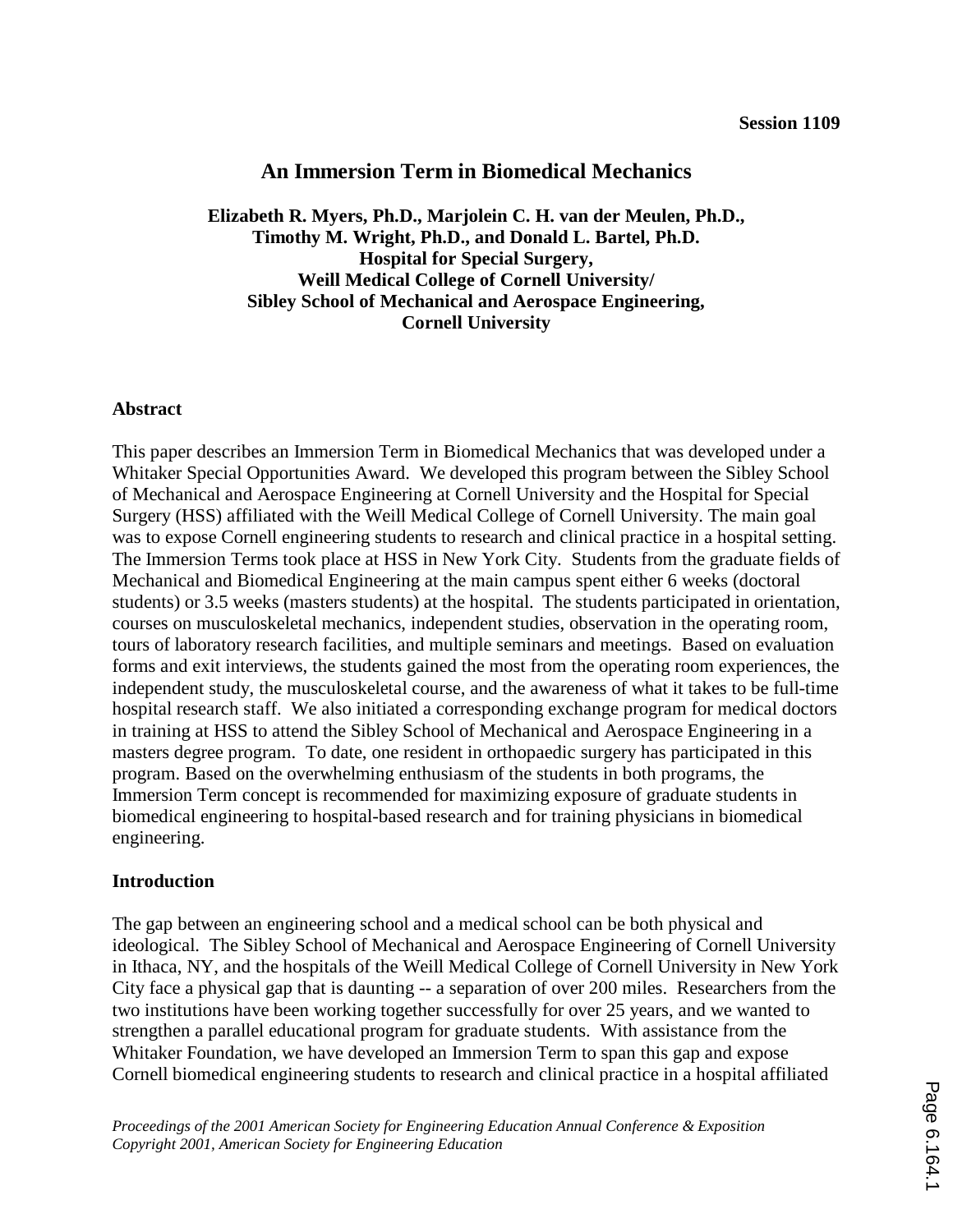with the Medical College. Our goals were to: 1) create an experience that increases the exposure of engineering graduate students to hospital-based research and practice, 2) tailor the experience to doctoral or masters students, 3) build course notes, 4) develop independent case studies of clinical problems in orthopaedic biomechanics, and 5) obtain constructive feedback from the participants.

# **General Description of Clinical and Research Programs at HSS**

HSS was founded in 1863 and is dedicated to the treatment of clinical problems in orthopaedics and rheumatology. It is a teaching hospital of the Weill Medical College of Cornell University. The hospital has 160 beds and 17 operating rooms. Over 13,000 surgeries are performed each year. Musculoskeletal conditions treated include arthritis and osteoporosis, spine and sports injuries, cerebral palsy, and spina bifida.

Research at HSS includes basic and applied research in orthopaedics, rheumatology, and related scientific disciplines. Researchers at HSS strive to identify the mechanisms underlying musculoskeletal and autoimmune diseases and to discover and develop effective approaches for prevention, diagnosis, and treatment of these disorders. There are six primary areas of research: biomedical mechanics and biomaterials, excitable tissues, immunology, mineralized tissue, soft tissues, outcomes, and clinical research. Supporting these primary areas are common core facilities: analytical microscopy, mechanical testing, infrared imaging, statistics, and others. These cores contain technologically advanced equipment utilized by physicians, scientists, and bioengineers. HSS scientists have received major funding from Federal and non-Federal sources for research programs.

# **Program Features of the Immersion Term**

# Students and Advisors

Students were members of the graduate fields of Mechanical and Biomedical Engineering at Cornell University. Doctoral students spent 6 weeks in the HSS Immersion Term over the summer. Masters students spent 3.5 weeks at the start of the spring semester. Enrollment was limited to 3 to 6 students per term so that maximum interaction could be gained in the hospital environment. Housing was provided nearby. The students had two local advisors at HSS, Elizabeth R. Myers, Ph.D., and Timothy M. Wright, Ph.D., of Biomedical Mechanics, and two Cornell advisors, Marjolein van der Meulen, Ph.D., and Donald L. Bartel, Ph.D., of Mechanical and Aerospace Engineering.

# **Orientation**

The first days of the Immersion Term were dedicated to orienting the students to the hospital environment. This meant distributing schedules, departmental information, library information, ID badges, and safety requirements. The students were required to attend a safety meeting given by the HSS Research Administration Office and had to complete tests in radiation safety and biosafety.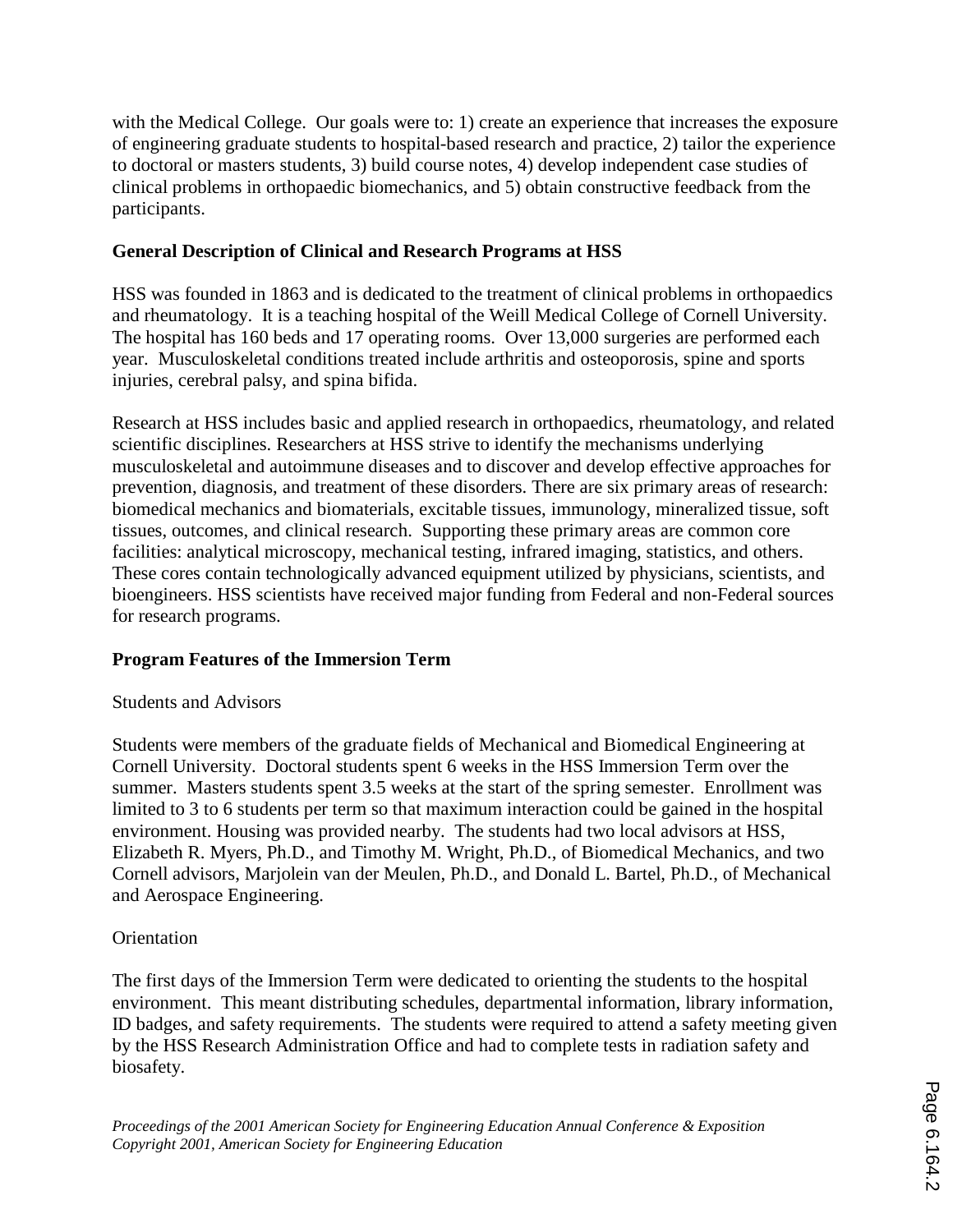## Coursework: Soft Tissue Mechanics

A course titled *Mechanics of Soft Tissues* was offered by Dr. Myers for a total of 18 contact hours. This course was designed specifically for the Immersion Term students. Mechanics of articular cartilage, meniscus, intervertebral disc, tendon, and ligament, and tissue engineering topics were covered. Videos and operating room visits were used to expose students to soft tissue diseases and current treatments. The students were required to give an oral presentation at the end of the course in which they reviewed two research papers (a current paper and a classic study) on a significant problem in soft tissue mechanics.

Independent Study: Case Report of Failed Implant

The students were given a retrieved orthopaedic implant (such as a hip prosthesis) during the first week of the term. Each implant had failed while in service in the patient. They then met with Dr. Wright once a week to discuss analysis of the failed implant. They were required to obtain and review radiographs and medical records for the patients. They used laboratory microscopic and photographic techniques to perform physical analyses of the implants. They also performed analytical failure analyses. Each student was required to write a case report and give an oral presentation at the end of the independent study.

## Tours of Laboratory Facilities

The students went on tours of the following hospital facilities:

- 1. Biomedical Mechanics Laboratory
- 2. Soft Tissue Mechanics Laboratory
- 3. Infrared Imaging Facility
- 4. Analytic Microscopy Laboratory
- 5. Motion Analysis Laboratory
- 6. Facility for Comparative Studies

During some of the laboratory tours, the students participated in actual experiments. This interactive approach was highly preferred by the students over simple, non-interactive tours.

### Clinical Interactions

With the assistance of the orthopaedic residents and attending physicians, the students were able to attend clinical conferences, accompany physicians on surgical rounds, and go into the operating room. The students observed surgeries such as anterior cruciate ligament reconstruction, shoulder hemiarthroplasty, total hip replacement, and total knee replacement. The operating room experiences were rated as the one of the best aspects of the Immersion Term by the students during exit interviews.

Seminars, Research Meetings, and Journal Club

Students were required to attend on-going seminar series and lectures at the hospital. During their stay, they were able to attend research seminars on topics such as Skeletal Development and Growth, Mediation of Bone Adaptation, Authorship of Scientific Manuscripts, and How to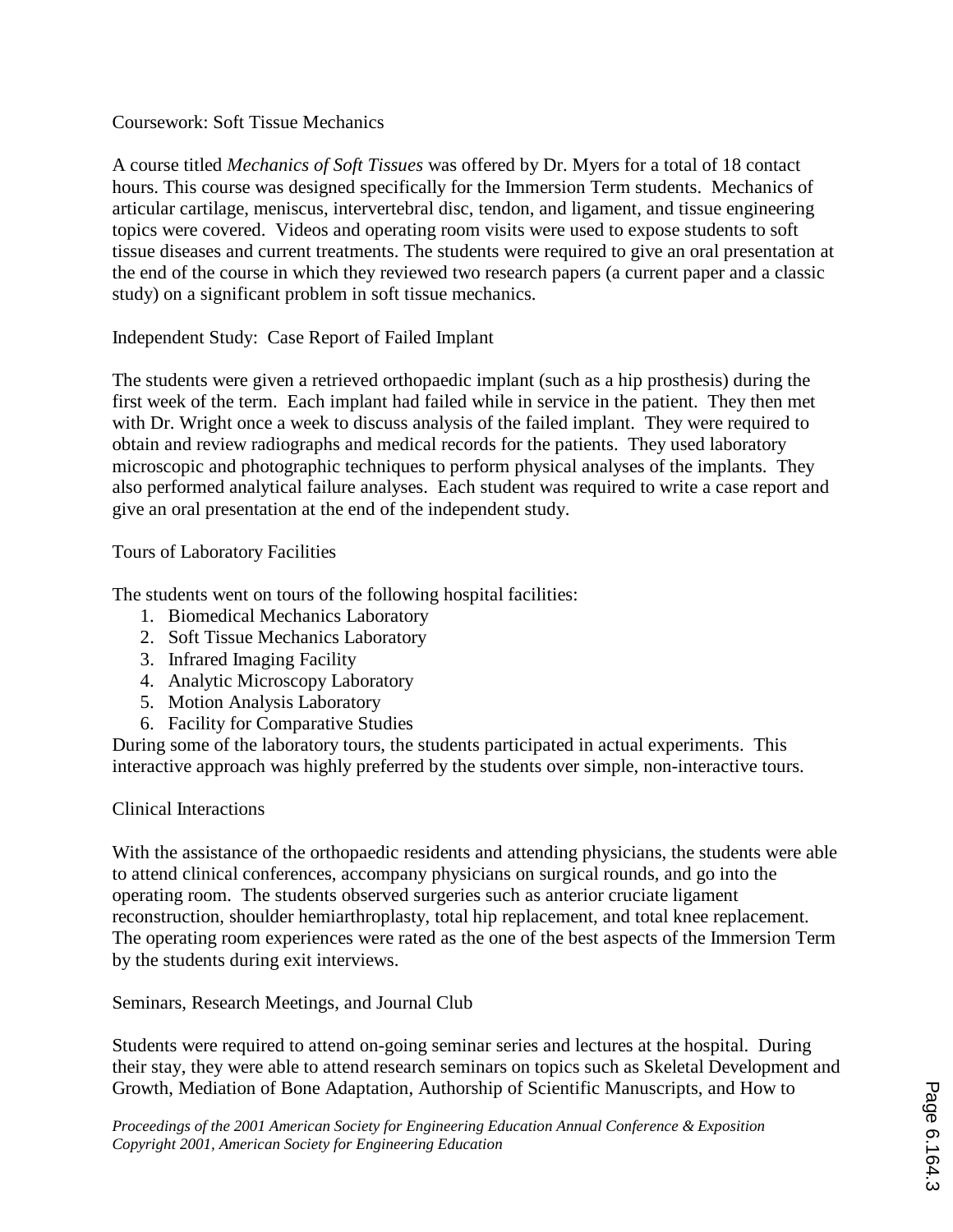Design a Research Study. In addition, students were asked to attend regular weekly research meetings of the Biomedical Mechanics Laboratory and to participate in the monthly Bone Journal Club. Students were responsible for reviewing articles at the Journal Club, an experience that taught the students how to take a critical approach when reviewing the scientific literature.

## Exit Interviews: Feedback from the Students

At the end of the term, the students filled out an evaluation form and then met with Dr. Myers to give constructive feedback. Overall, the students found the program to be extremely useful and informative. Interaction with clinical staff and attendance in the operating room were rated as the greatest learning experience of the program. The students recommended increasing the number of operating room experiences. Also rated very useful were the course on soft tissue mechanics and the independent study. The students found that the independent study made them learn hospital operations (e.g., how to obtain medical records) and medical terminology and jargon, which they thought would be of great benefit in the future. Some of the laboratory tours were scored not very useful, and future Immersion Terms will attempt to make laboratory tours interactive. The greatest endorsement came from the suggestion that the program be made a semester long.

# **MD/MS Fellowship Program at Sibley School of Mechanical and Aerospace Engineering**

We have started a corresponding exchange program for medical doctors in training at HSS to attend the Sibley School of Mechanical and Aerospace Engineering in a masters degree program. The main goal of the MD/MS Fellowship Program is to allow medical students or residents to participate in biomedical engineering curriculum. The program provides graduate level engineering education for medical students or residents who wish to collaborate with biomedical engineers but who do not wish to pursue an MD/PhD. To date, one resident in orthopaedic surgery at the Hospital for Special Surgery has completed the program. He is back operating at the hospital and collaborating effectively in mechanics research.

### **Summary**

Graduate education in biomedical engineering must include exposure to medical research, but it can be difficult to guarantee such experience. By integrating graduate students completely into the hospital clinical and research environment for an intense time period, exposure to the workings of hospital-based medical research is guaranteed. The Immersion Term concept is recommended for maximizing exposure of students in biomedical engineering to hospital-based research and operations.

### **BIOGRAPHICAL INFORMATION**

#### ELIZABETH R. MYERS

Elizabeth R. Myers is Associate Professor of Applied Biomechanics at Weill Medical College of Cornell University, Associate Scientist at the Hospital for Special Surgery, and Visiting Professor at the Harvard/MIT Division of

*Proceedings of the 2001 American Society for Engineering Education Annual Conference & Exposition Copyright 2001, American Society for Engineering Education*